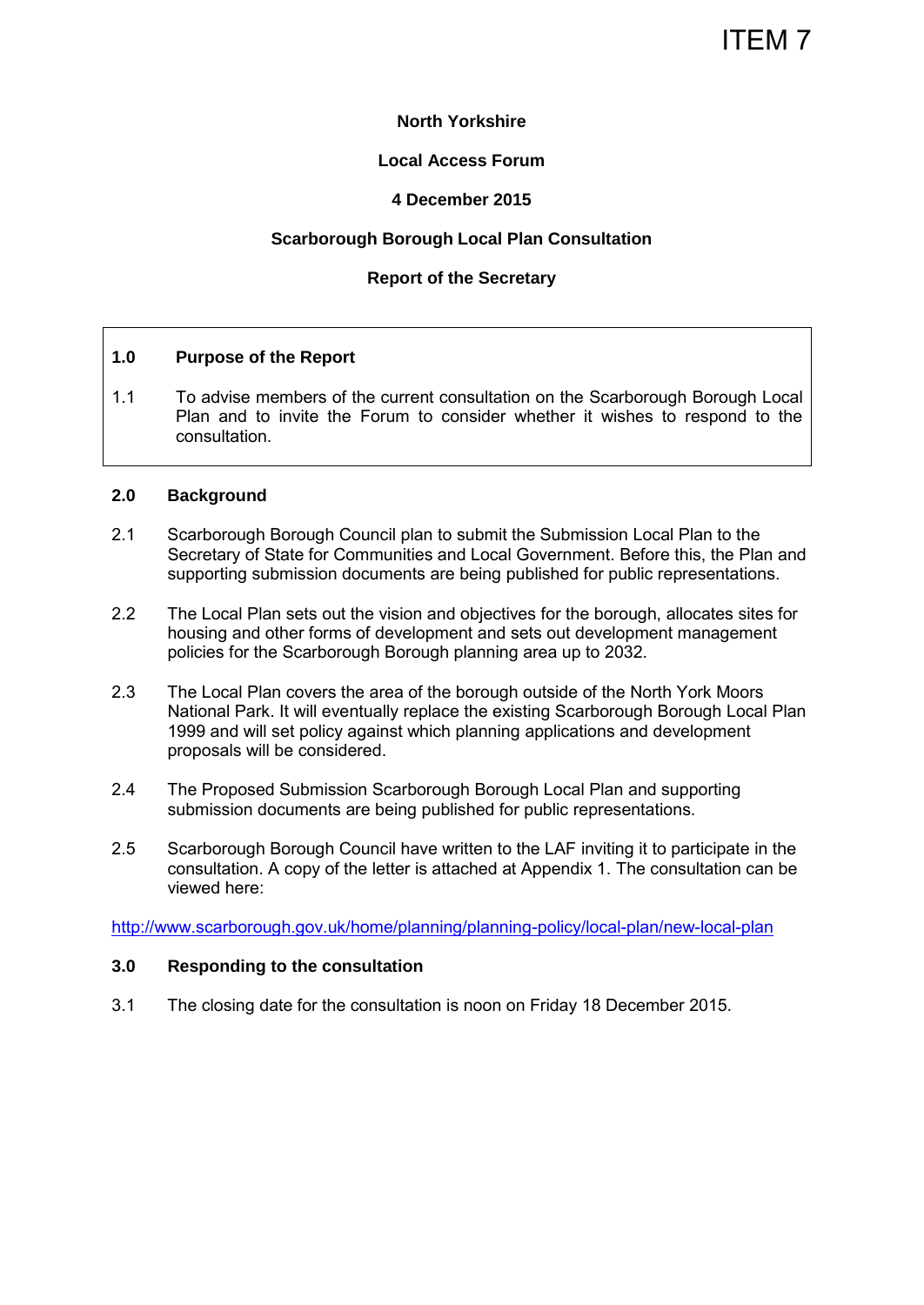# **4.0 Recommendation**

4.1 That the Local Access Forum considers the content of any response it wishes to submit to the Scarborough Borough Local Plan consultation.

BARRY KHAN Assistant Chief Executive (Legal and Democratic Services) County Hall NORTHALLERTON

Report author: Kate Arscott, Secretary to North Yorkshire Local Access Forum

**Background Documents**: None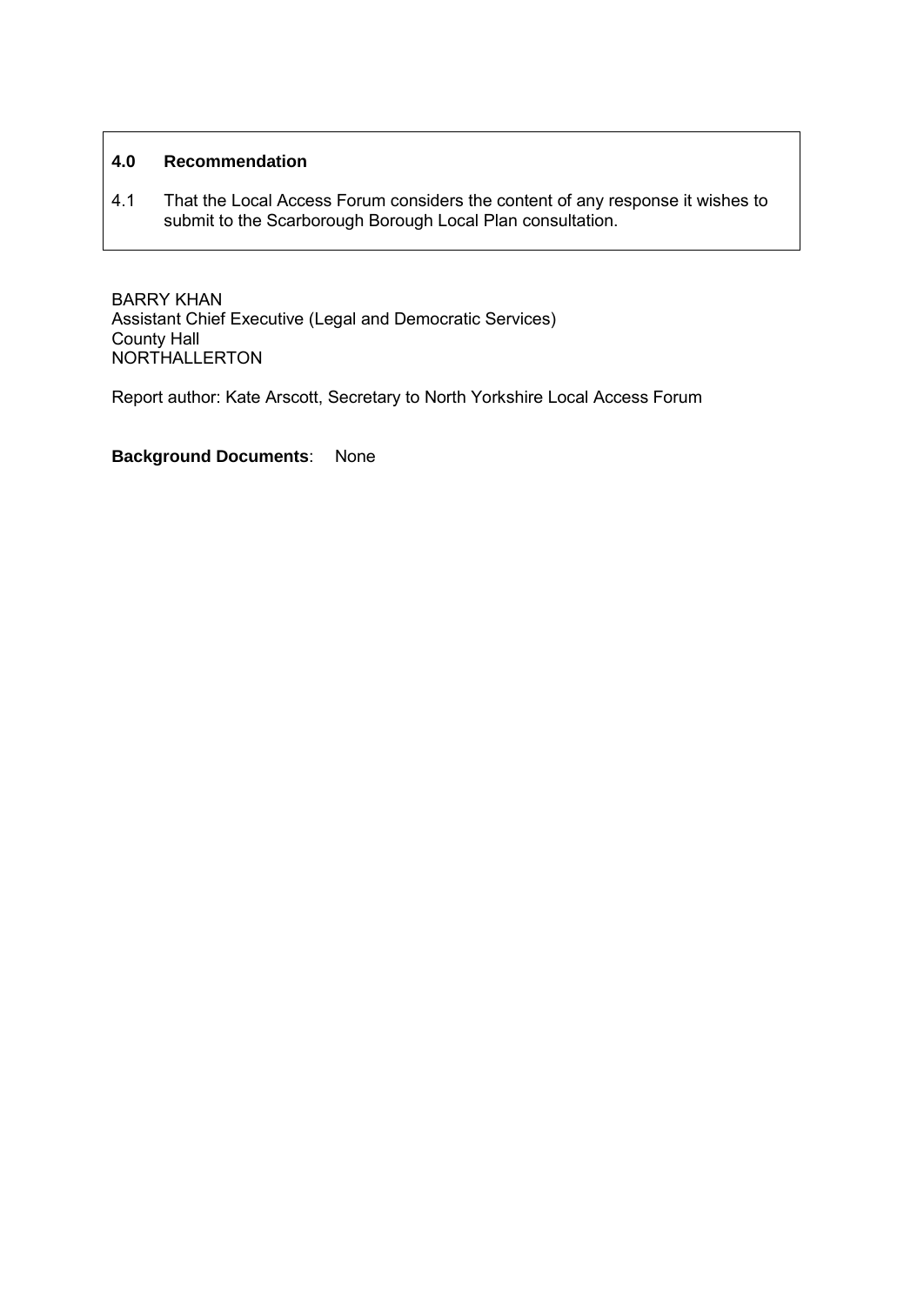Forward Planning Town Hall St Nicholas Street Scarborough YO11 2HG Tel: 01723 232323



**DO IT ONLINE SCARBOROUGH.GOV.UK** 

# **SCARBOROUGH BOROUGH COUNCIL**

To: Consultee  $\qquad \qquad \Box$ 

Our Ref: PSLP/SW

4 November 2015

Dear Sir or Madam

# **Publication of the Proposed Submission Scarborough Borough Local Plan**

 $\Gamma$ 

*Please note that if you are no longer interested in receiving updates on the Local Plan I would be obliged if you could confirm this by calling 01723 232480 or by emailing your details to [forwardplanning@scarborough.gov.uk.](mailto:forwardplanning@scarborough.gov.uk)* 

I would like to draw your attention to the current stage that we have reached in the process of replacing the Scarborough Borough Local Plan. The Local Plan is being published in its Proposed Submission form under Regulation 19 of The Town and Country Planning (Local Planning)(England) Regulations 2012. This Plan covers policies and development allocations for the Borough, excluding the North York Moors National Park area.

The formal period for representations for the above document commences at 9am on 6 November 2015 and runs through to 12 noon on 18 December 2015. Comments received after the closing date will not be accepted. Information on how to access all the documents including the supporting evidence can be found on the Forward Planning section of the Council's website, at **<http://www.scarborough.gov.uk/localplan>**

Copies of the Proposed Submission Local Plan are also available to view at Council offices and local libraries. Paper copies can be provided on request, subject to a charge to recoup the costs of producing the documents. Additionally, we are holding a number of drop-in sessions and a list of these is shown overleaf. It is stressed that these sessions will focus on the procedure and format of representations rather than debate and discussion on the merits or otherwise of aspects of the Plan. For up to date information on these events or other meetings or presentations scheduled these can be found on the aforementioned website or by following the Forward Planning section on Twitter @SBCLocalPlan.

etc. Anyone receiving a reply from us should be able to work out how many working days it has taken us to respond.

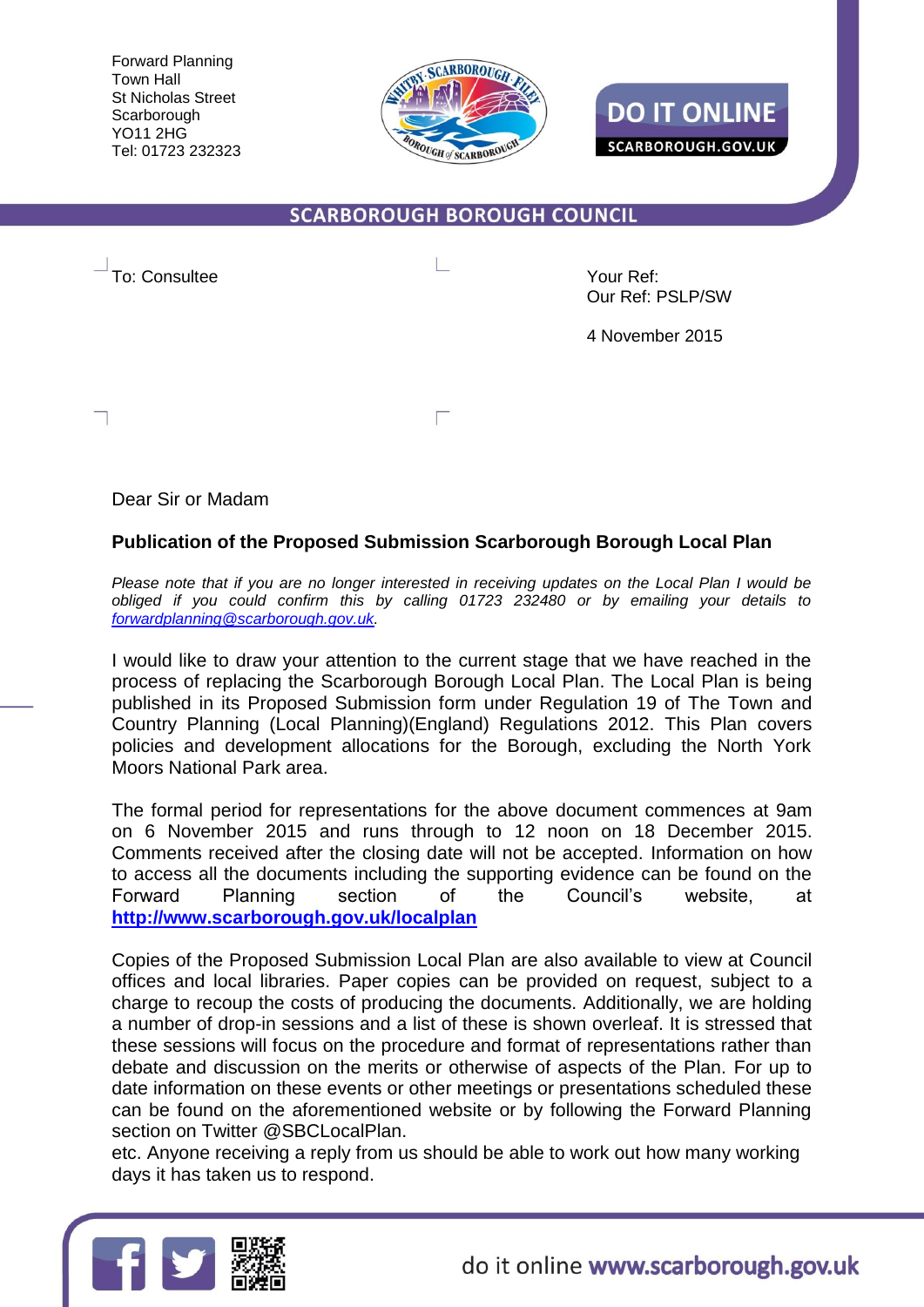I encourage you to take advantage of the online consultation software which is specifically designed to assist in the Local Plan consultation process. You can view and comment on all documents at http://scarborough.objective.co.uk/portal. Comments can be posted in relation to the entire document, individual policies. questions or sites.

If you have any queries in relation to the consultation software or the documents please contact a member of the Forward Planning team on 01723 232480

Yours faithfully

Steve Wilson **Forward Planning Manager** 

Siteve.wilson@scarborough.gov.uk www.scarborough.gov.uk/localplan **Q**SBCLocalPlan **El**/scarboroughcouncil 01723 383510

| <b>Location of Exhibitions</b>              | <b>Date</b>                    | Time (pm)   |
|---------------------------------------------|--------------------------------|-------------|
| <b>Whitby Tourist Information Centre</b>    | Tuesday 24 November 2015       | 10am to 4pm |
| Scarborough Town Hall (Mayoral<br>Corridor) | Thursday 26 November 2015      | 10am to 4pm |
| <b>Filey Evron Centre</b>                   | <b>Tuesday 1 December 2015</b> | 10am to 4pm |